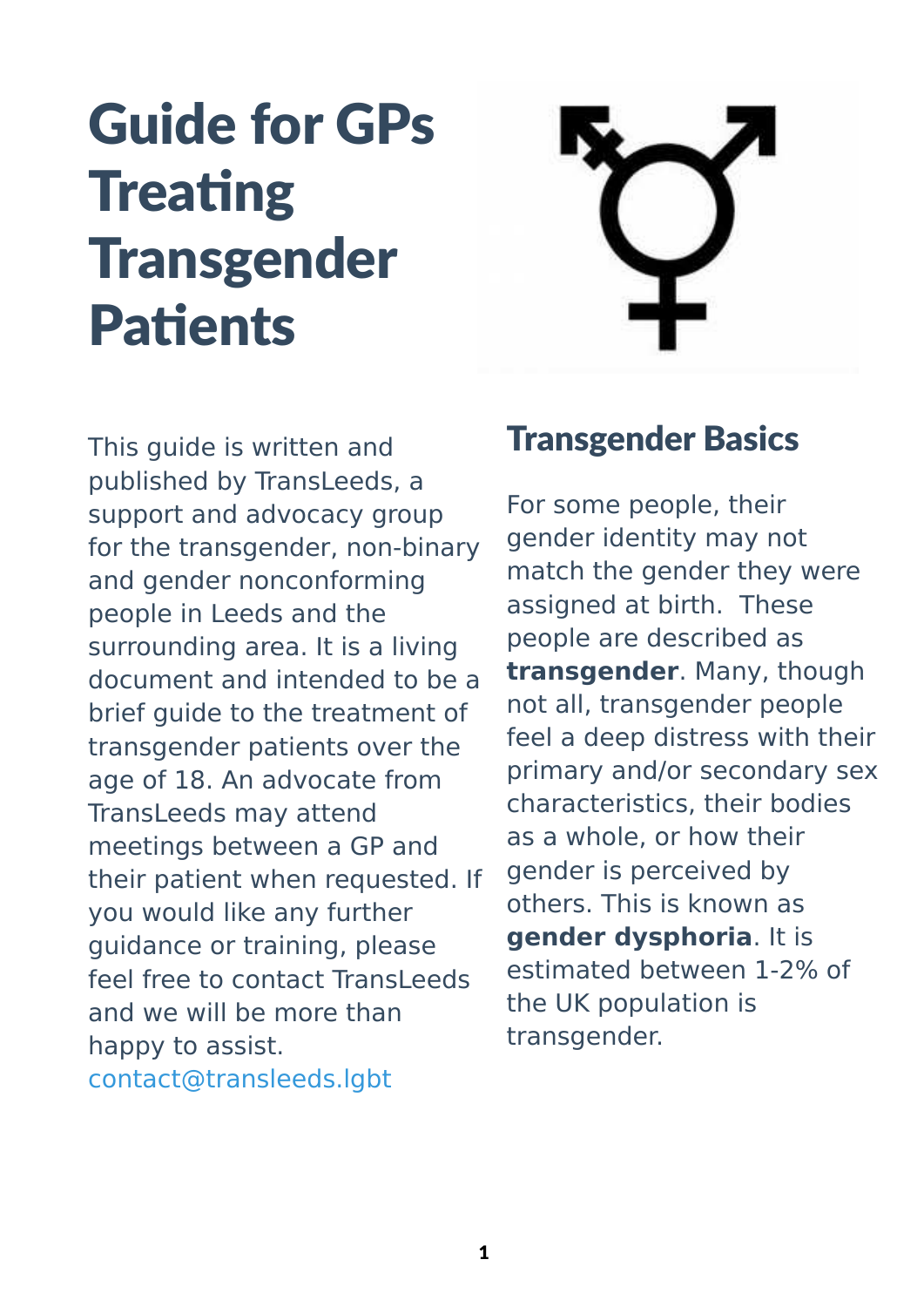### **Contents**

| Services provided by the Gender Identity Services4 |  |
|----------------------------------------------------|--|
|                                                    |  |
|                                                    |  |
|                                                    |  |
|                                                    |  |
|                                                    |  |
|                                                    |  |
|                                                    |  |
|                                                    |  |
| Official Guidelines on Bridging Prescriptions11    |  |
|                                                    |  |
| Royal College of General Practitioners13           |  |
|                                                    |  |
|                                                    |  |
|                                                    |  |
|                                                    |  |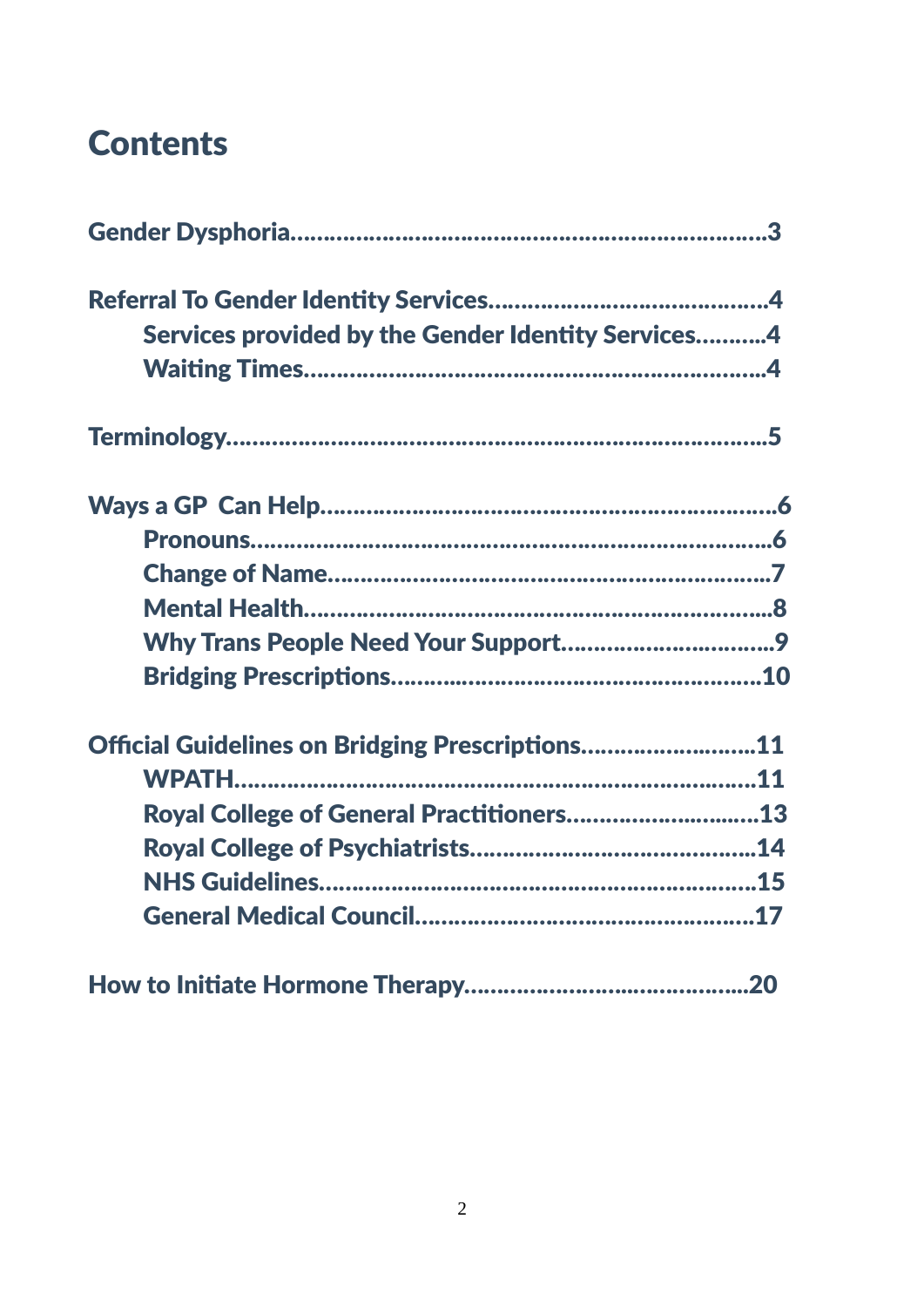# Gender Dysphoria

Transgender people experiencing gender dysphoria may require hormone treatment, surgery or other treatments to align their bodies with their gender identity.

The **DSM-5** states that at least two of the following criteria for gender dysphoria must be experienced for at least six months' duration in adolescents or adults for diagnosis:

- A strong desire to be of a gender other than one's assigned gender
- A strong desire to be treated as a gender other than one's assigned gender
- A significant incongruence between one's experienced or expressed gender and one's [sexual characteristics](https://en.wikipedia.org/wiki/Sexual_characteristics)
- A strong desire for the sexual characteristics of a gender other than one's assigned gender
- A strong desire to be rid of one's sexual characteristics due to incongruence with one's experienced or expressed gender
- A strong conviction that one has the typical reactions and feelings of a gender other than one's assigned gender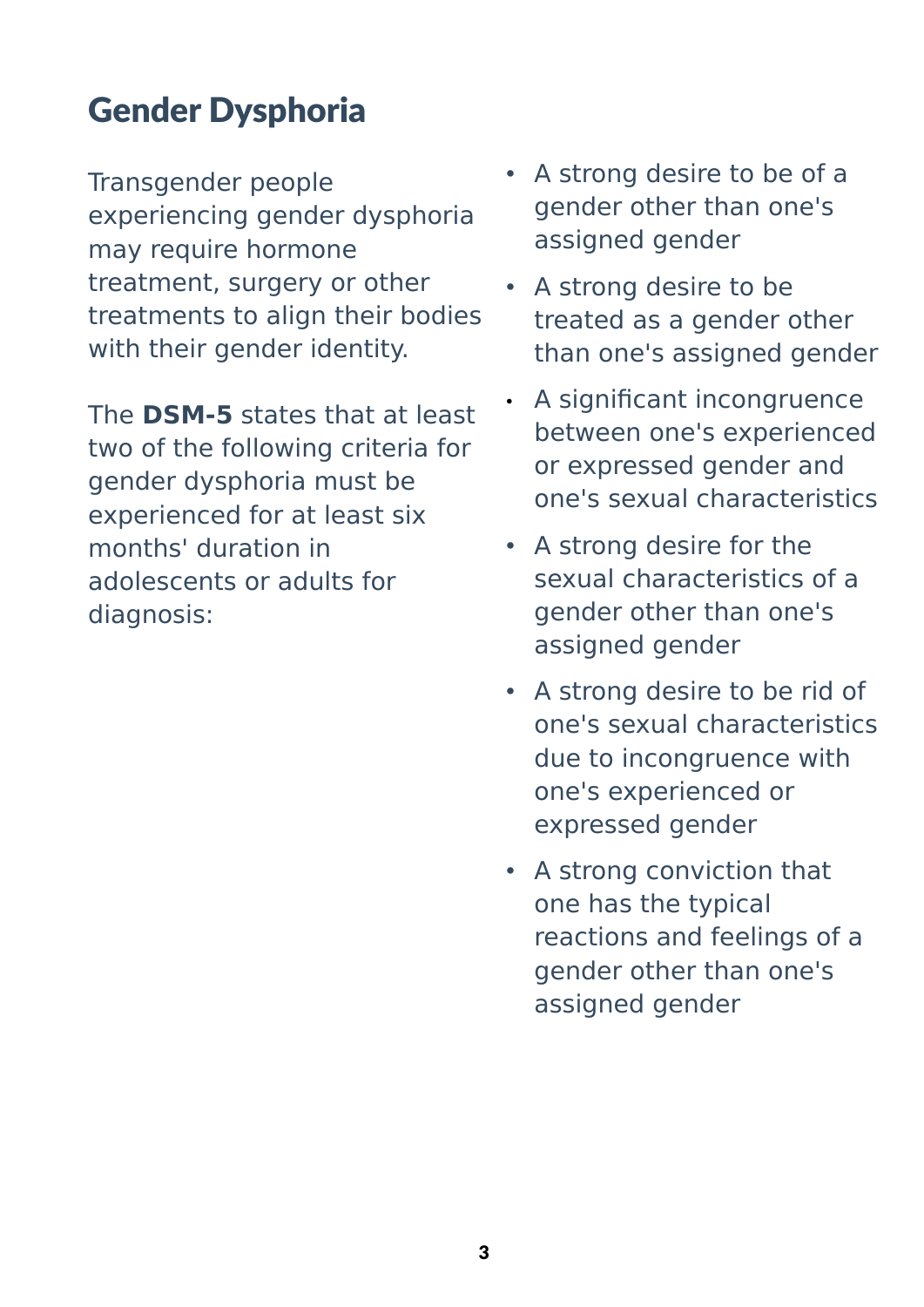### Referral to Gender Identity Services

A patient with gender dysphoria should be referred by their GP to the Gender Identity Services at the earliest opportunity. There are currently seven Gender Identity Clinics for adults in the UK, and the patient should be given the choice of which ones they would like to be referred to. The closest one to Leeds is the Leeds GIC based at Seacroft Hospital.

# Services provided by the Gender Identity Services

The only effective treatment for gender dysphoria is transition. The NHS provides several treatments which can help patients align their physiology with their gender identity:

- Hormone Replacement Therapy
- Surgery
	- Top Surgery

■ Mastectomy & chest reconstruction

- Lower Surgery
	- **■** Vaginoplasty
	- Orchiectomy
	- **Penoplasty**
- Hair Removal
	- Laser Hair Removal
	- Electrolysis
- Voice Training

# Waiting Times

Although transgender patients have a constitutional right to treatment within 18 weeks of referral, the current waiting list for the Gender Identity Services is between 1-2 years. The NHS is working to reduce these waiting times. Meanwhile, vulnerable individuals are left with no support or treatment from the NHS.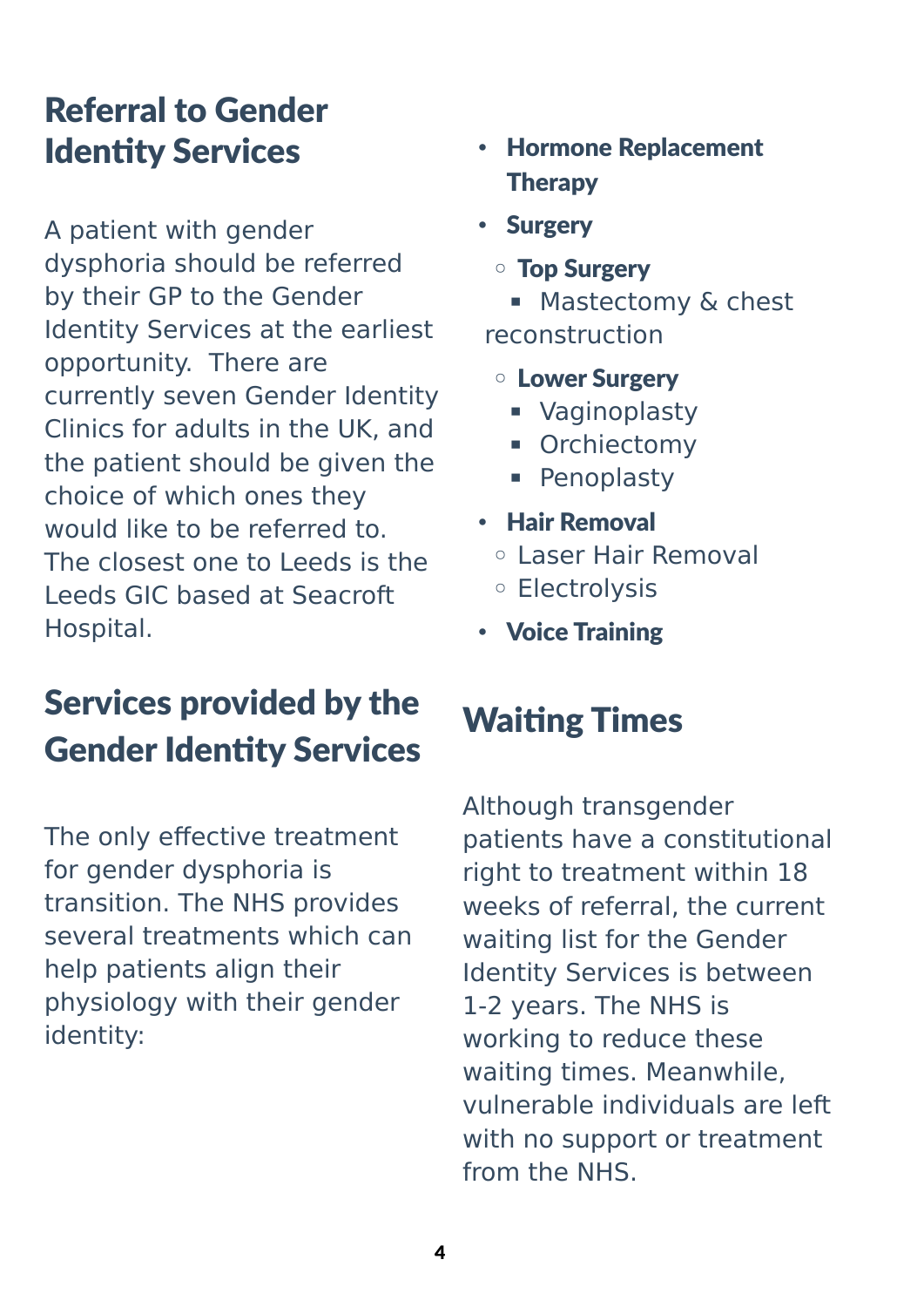### **Terminology**

### **Transgender**

A person whose gender identity does not match the one they were assigned at birth. Sometimes abbreviated as trans. It is used as an adjective rather than a noun Example : A transgender person/a transgender man or woman

#### **Cisgender**

A person whose gender identity does match the gender they were assigned at birth

#### **Non-Binary**

A person whose gender identity is neither male nor female. (eg, Agender, Bigender, Gender Fluid, etc)

#### **Trans Man**

A man who does not identify with the gender they were assigned at birth (They are usually assigned female at birth)

#### **Trans Woman**

A woman who does not identify with the gender they were assigned at birth (They are usually assigned male at birth)

#### **Gender Expression**

The way a person presents their gender, or how it is perceived by others

#### **Gender Dysphoria**

The distress many transgender people experience over their bodies or how their gender is perceived by others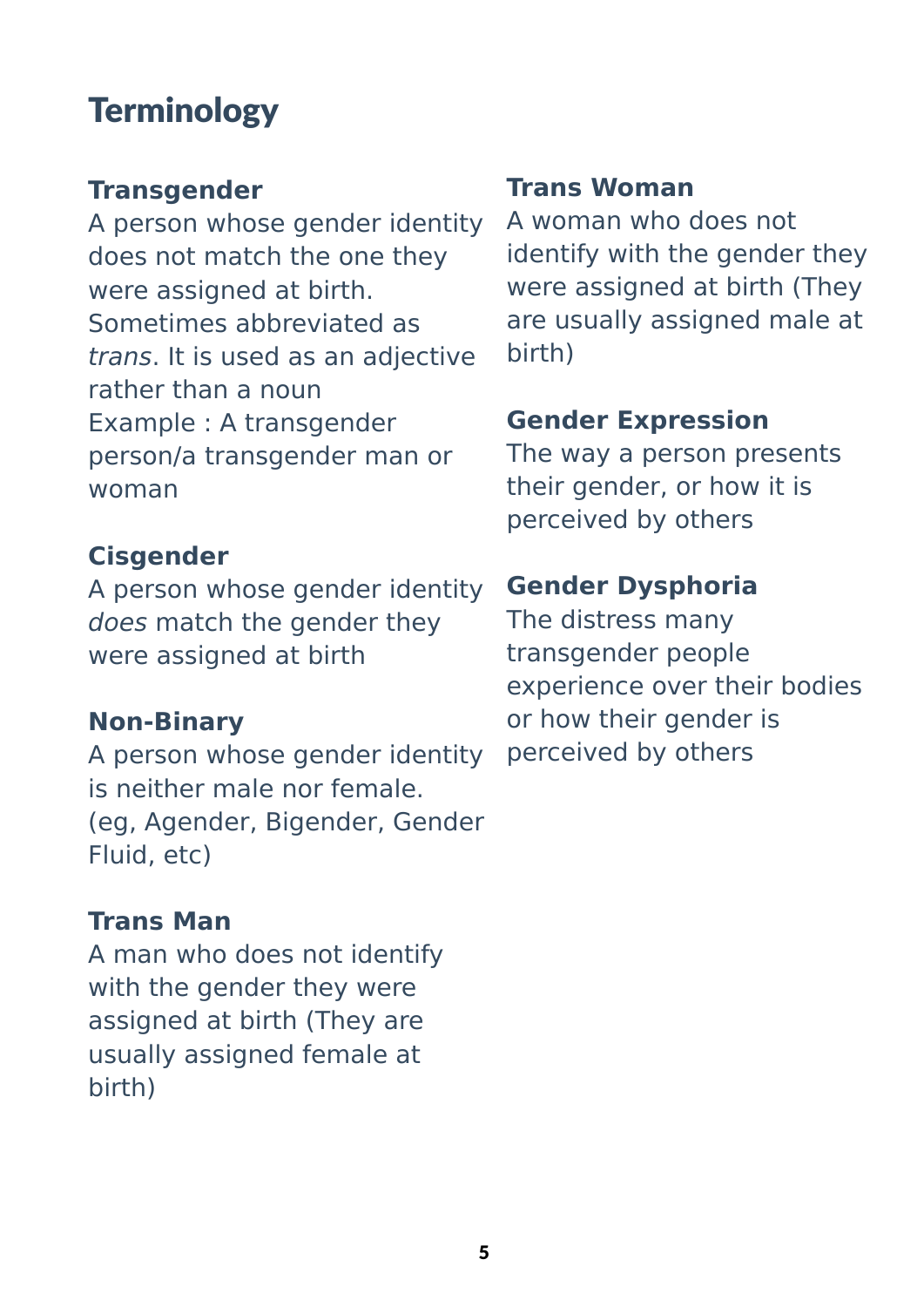# Ways a GP Can Help

A supportive GP can be crucial to the longer-term health of people with Gender Dysphoria, with some patients requiring more support at the primary care level than others might. **-NHS Gender Dysphoria Guide for GPs**

At some point in a transgender patient's transition, the GP and GP employed nurses will become solely responsible for their long term care so it is important GPs improve their knowledge and skills in this area.

### Pronouns

Transgender people can experience distress if they feel their gender is not being recognised. It is important to respect and always use a transgender person's correct pronouns. Never assume a person's pronouns by their

gender expression. If you do not know the patient's pronouns it is polite to ask. You could even introduce yourself with your own pronouns before asking the patient what are theirs.

#### **He/Him/His**

Masculine pronouns usually used by men

#### **She/Her/Hers**

Feminine pronouns usually used by women

#### **They/Them/Theirs**

Gender neutral pronouns often used by non-binary people though they may also use gendered pronouns

#### **Ze/Zir/Zirs**

An example of neo-pronouns sometimes used by nonbinary people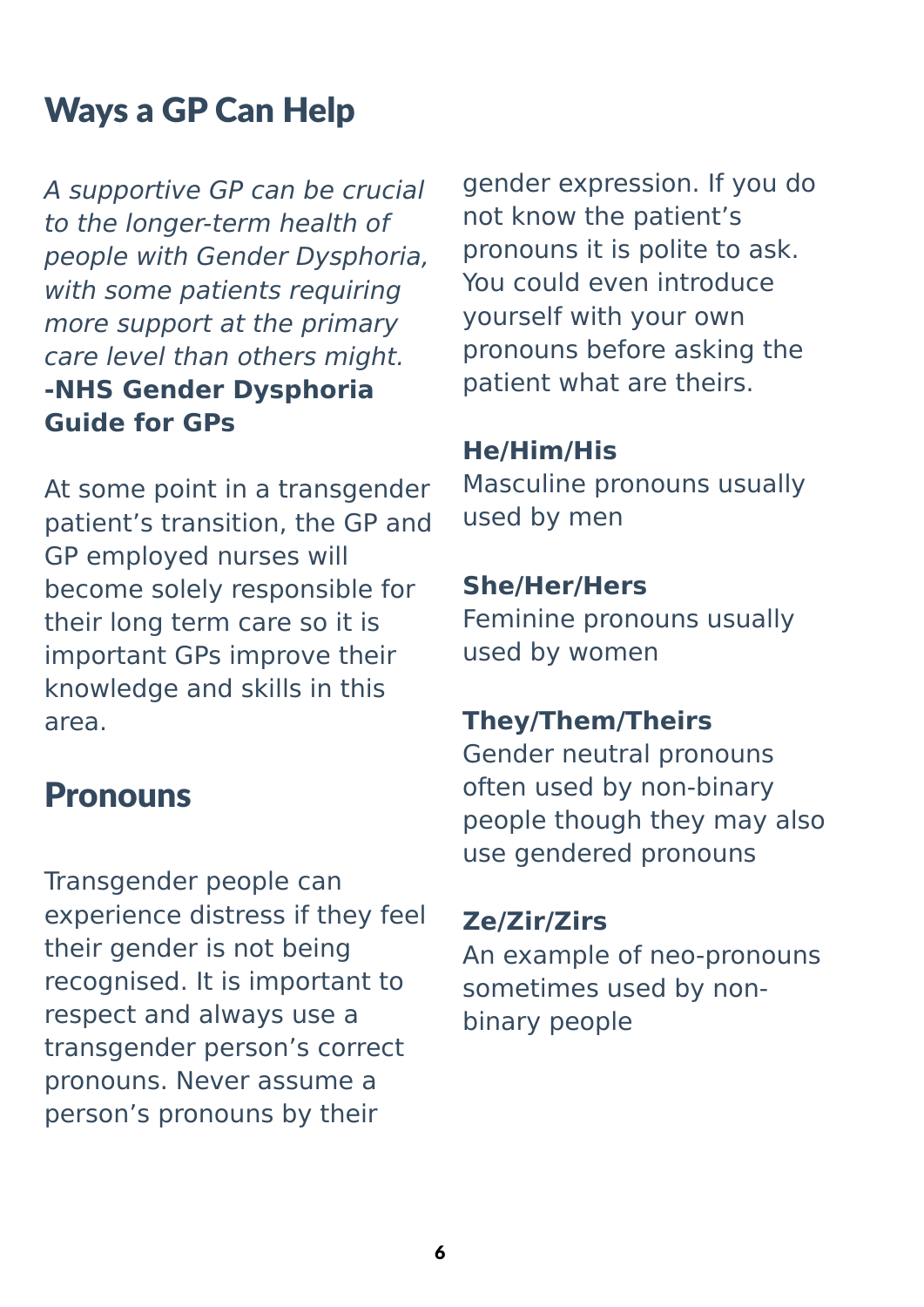# Change of Name

Many transgender people change their name to better match their gender identity. This is usually done with a deed poll but that isn't a legal requirement.

Patients should be recognised as the gender they identify and all patient records should be updated to reflect this including their name, title and gender marker.

It may not be possible to update a patient's records with a new gender marker. It is common practice to create a new record and NHS number with the correct gender for the patient and to transfer the patient's medical history to the new record. The Gender Identity Services should be made aware that the patient's record has changed. A diagnosis isn't required to make this change.

In order for transgender people to change the gender marker on their passports

they will need a letter from their GP stating that the patient is currently in transition, and this change is intended to be permanent. The wording of the letter should be as follows:

This is to confirm that my patient previously know as [insert patient's old name and date of birth], is currently undergoing gender reassignment and as part of the process has changed their name by statutory declaration to linsert patient's current name] on [date of the change]. [insert patient's current name] now lives as [insert patient's gender] and this change is intended to be permanent.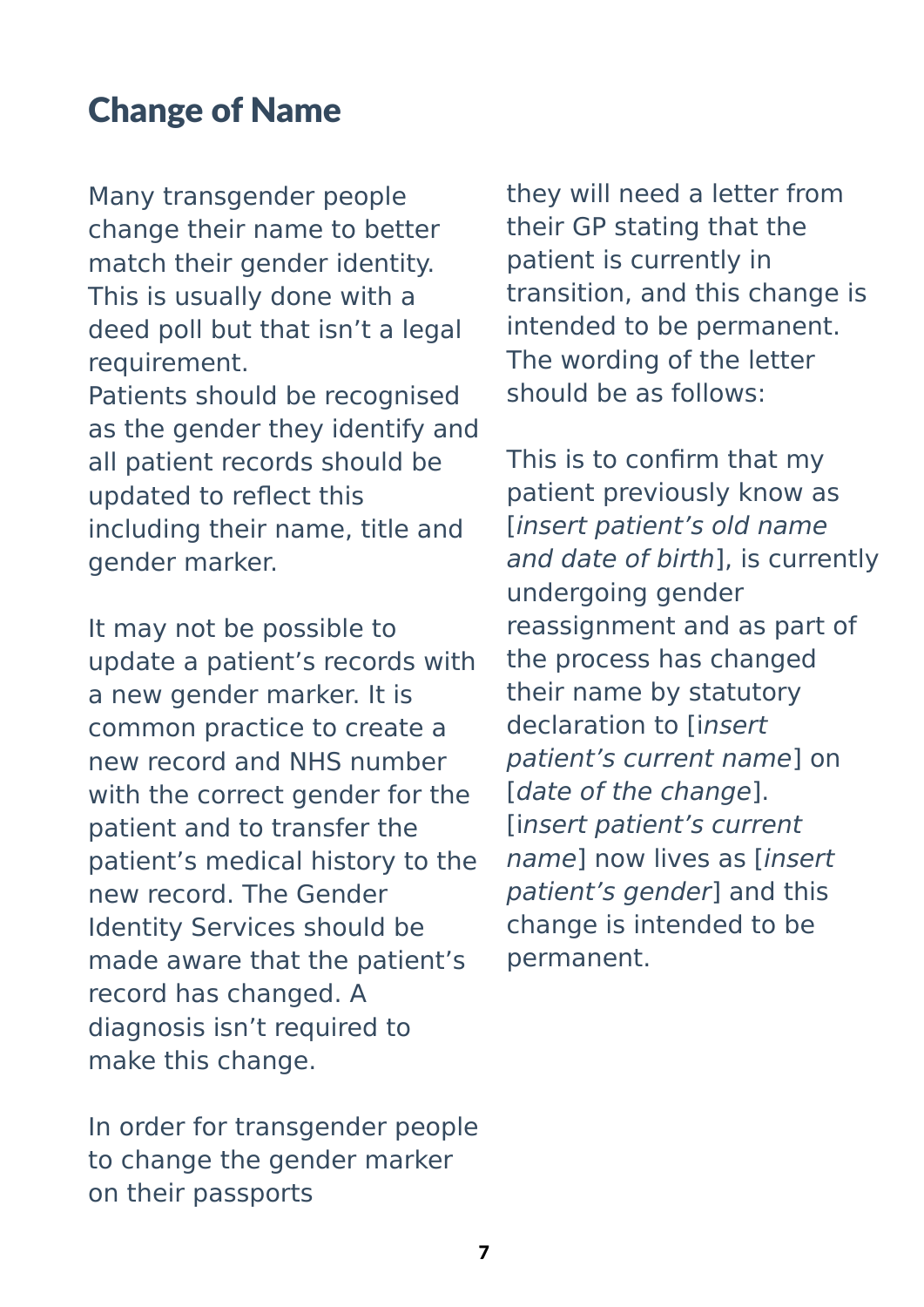### Mental Health

Mental health needs to be carefully monitored. Transgender individuals have a far higher risk of anxiety and depression than the general population which can lead to self harm or even suicide.

Anxiety and depression should be treated as with any other patient either through mental health services like IAPT and/or with medication if necessary. Additionally, studies show that transgender people with a strong support network have a lower severity of distress. Support groups like TransLeeds can assist people over 18 throughout all stages of transition through peer support and advocacy.

TransLeeds also host many social events in Leeds where transgender people can socialise and make friends in a safe environment with other transgender people.

### Local Support Services

#### **TransLeeds (18+)**

A support and advocacy group for transgender people in Leeds and the surrounding area [www.transleeds.lgbt](http://www.transleeds.lgbt/) [contact@transleeds.lgbt](mailto:contact@transleeds.lgbt)

#### **Non-Binary Leeds**

A support group for non-binary people in Leeds and the surrounding area [nonbinaryleeds@gmail.com](mailto:nonbinaryleeds@gmail.com)

#### **Gendered Intelligence**

A local support group for transgender people under 21. [www.genderedintelligence.co.uk/](http://www.genderedintelligence.co.uk/trans-youth/Leeds) [trans-youth/Leeds](http://www.genderedintelligence.co.uk/trans-youth/Leeds)

#### **Gender Outreach Workers**

Direct support for anyone over 17 currently on the waiting list of the Gender Identity Services. [www.facebook.com/](http://www.facebook.com/LeedsGenderOutreachWorkers) [LeedsGenderOutreachWorkers](http://www.facebook.com/LeedsGenderOutreachWorkers) [Jamie.fletcher1@nhs.net](mailto:Jamie.fletcher1@nhs.net)

### **Leeds Survivor Led Crisis Service**

Support group offering a space where you can discuss the difficulties you're facing and explore coping strategies [www.lslcs.org.uk/services/group](http://www.lslcs.org.uk/services/group-work-2/lgbttrans-group/)[work-2/lgbttrans-group/](http://www.lslcs.org.uk/services/group-work-2/lgbttrans-group/)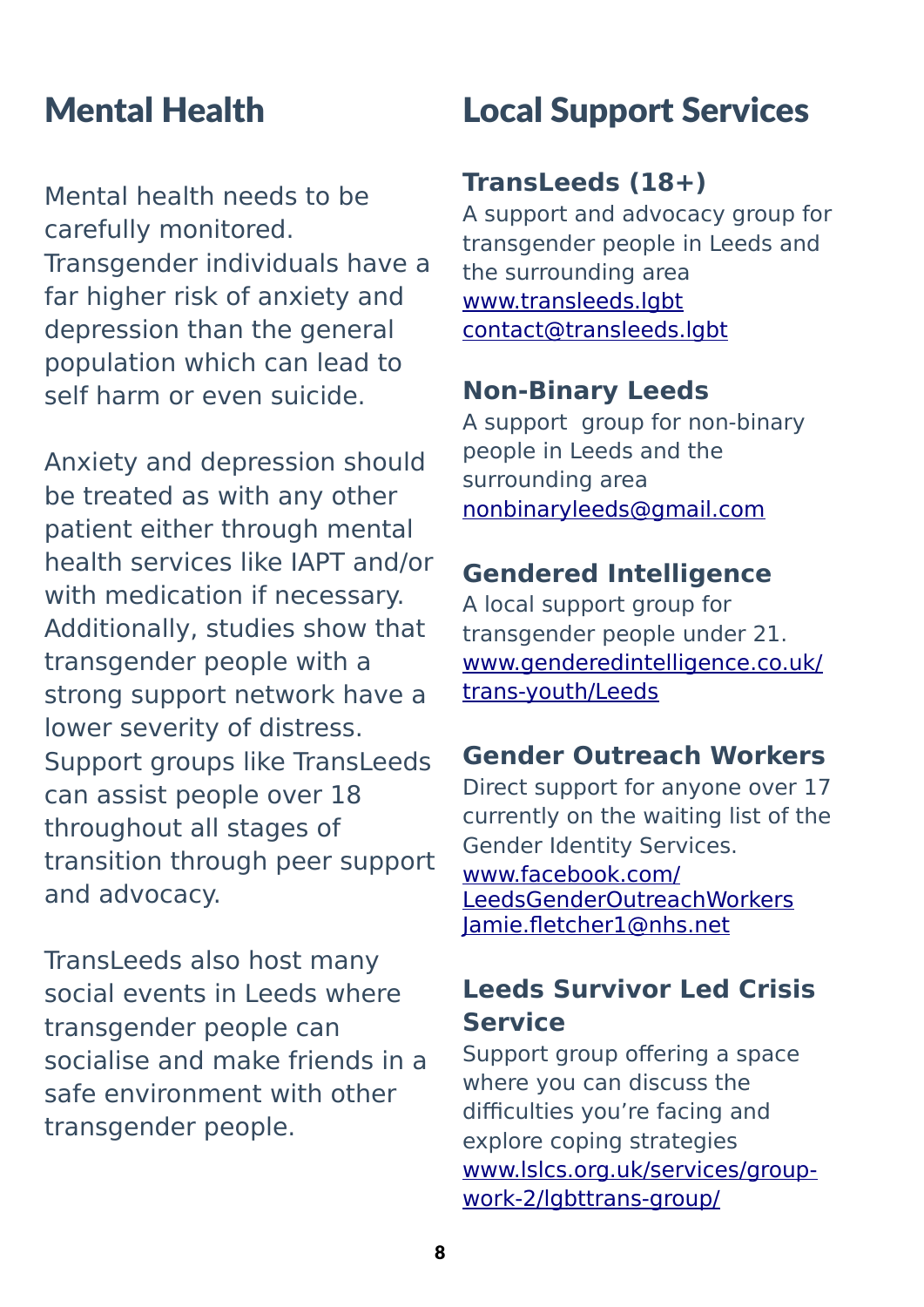### Why Trans People Need Your Support

**More than half** (54 per cent) of trans people reported that they have been told by their GP that they don't know enough about trans-related care to provide it.

**7%** of trans people have been **refused medical treatment** due to their gender identity

**29%** of trans people who accessed mental health services say their gender identity was treated as a symptom of a **mental health issue**

**41%** of trans people have experienced a **hate crime** because their gender identity in the last 12 months

**1 in 8** trans employees have been **attacked** by a colleague or customer in the last year

1 in 3 UK employers say they would be **uncomfortable hiring** a transgender person

**More than half** (55 per cent) have been diagnosed with **depression** at some point.

**72%** of trans people under 26 have **self harmed**

**84%** of trans people have **considered suicide**

**48%** of trans people have **attempted suicide**

Sources:

[www.stonewall.org.uk/sites/](http://www.stonewall.org.uk/sites/default/files/trans_stats.pdf) [default/files/trans\\_stats.pdf](http://www.stonewall.org.uk/sites/default/files/trans_stats.pdf)

[www.stonewall.org.uk/sites/](https://www.stonewall.org.uk/sites/default/files/lgbt-in-britain-trans.pdf) [default/files/lgbt-in-britain](https://www.stonewall.org.uk/sites/default/files/lgbt-in-britain-trans.pdf)[trans.pdf](https://www.stonewall.org.uk/sites/default/files/lgbt-in-britain-trans.pdf)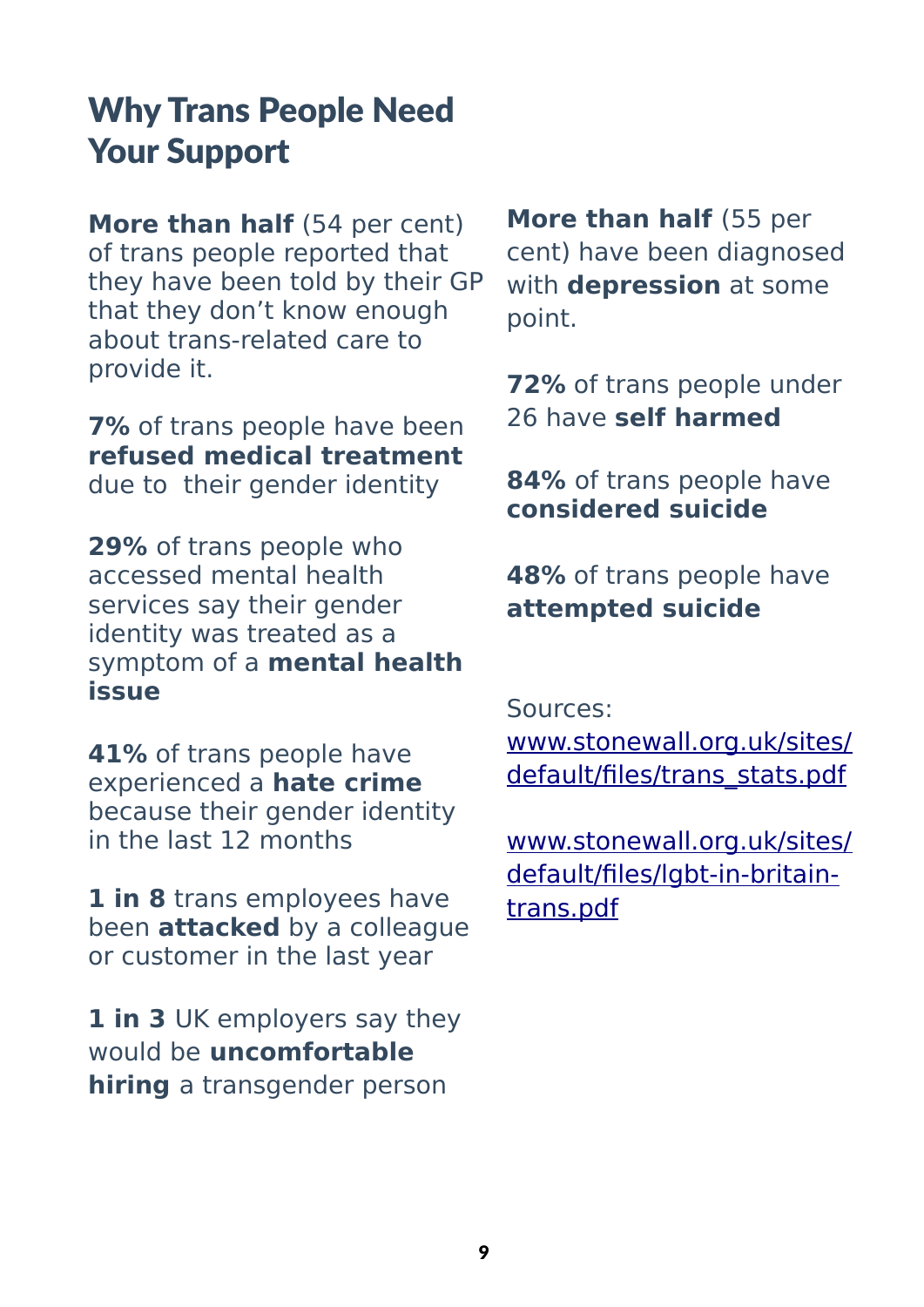# Bridging Prescriptions

Due to the long waiting list for the Gender Services (between 1-2 years), it is becoming more common for GPs to prescribe bridging prescriptions while their patient waits to be seen by the specialist services. Hormone Replacement Therapy (HRT) is often sufficient in relieving gender dysphoria, and thus associated mental health concerns.

Guidance from WPATH, NHS, Royal College of General Practitioners, Royal College of Psychiatrists, and the General Medical Council support the use of bridging prescriptions if the patient has either already begun living as their gender identity, or if they are self medicating using illicit hormones.

If a GP isn't confident in prescribing hormones, they can refer the patient to the endocrinologist. However, the

patient's GP will be responsible for administering hormone treatment after assessment by the Gender Identity Services. Therefore, if a GP does not currently feel confident in administering hormone treatment, they will need to improve their knowledge and skills in this area.

Guidance on the suitability and administration of bridging prescriptions can also be acquired by contacting the Endocrinology Lead for Leeds Gender Identity Services, Dr Peter Hammond

#### **Dr Peter Hammond**

Harrogate and District NHS Foundation Trust 01423 553747 Ext: 3747 gender.harrogate@nhs.net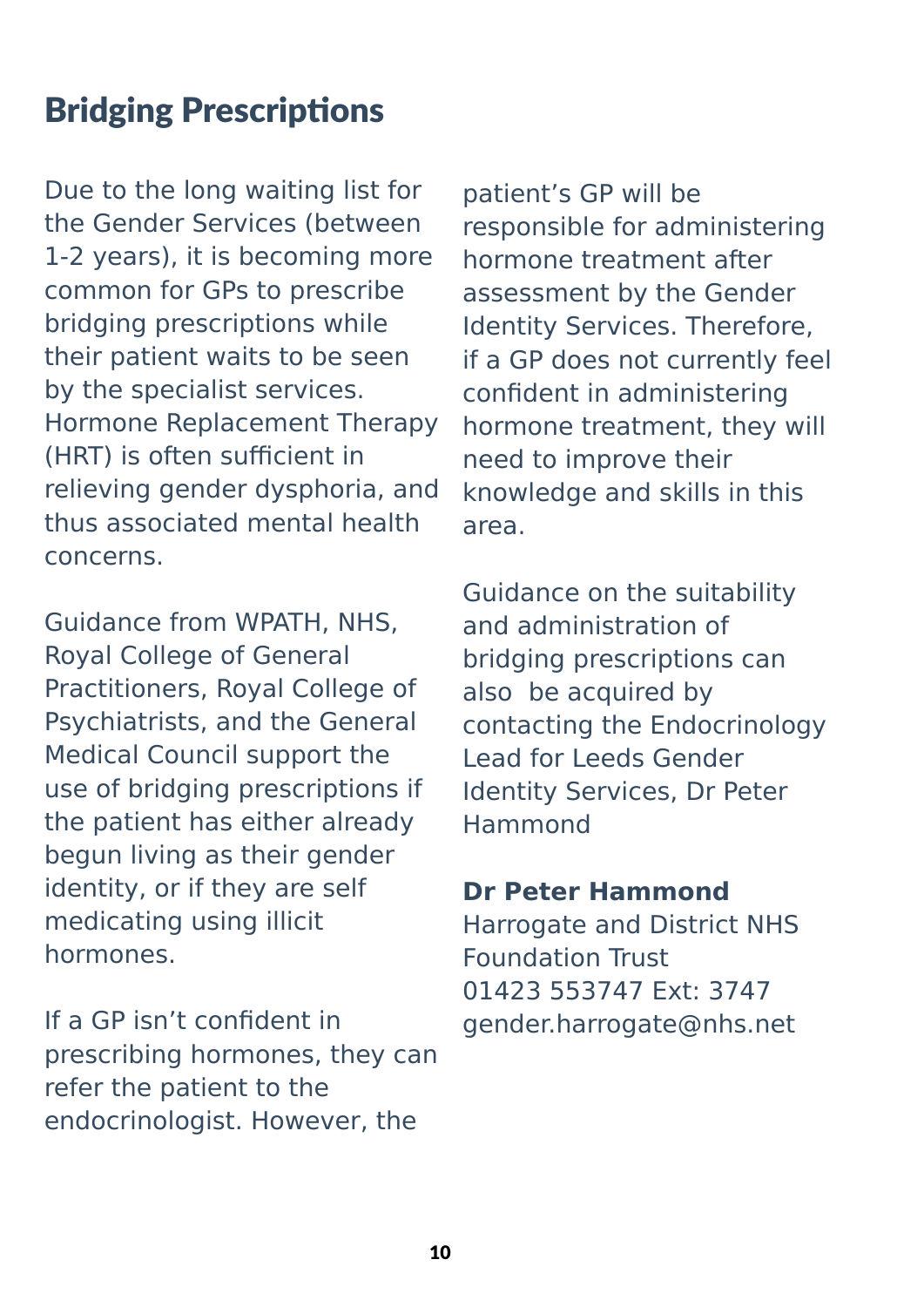# OFFICIAL GUIDELINES ON BRIDGING PRESCRIPTIONS

# WPATH

The World Professional Association for Transgender Health (WPATH) recognizes that, for optimal physical and mental health, persons must be able to freely express their gender identity, whether or not that identity conforms to the expectations of others.

 $[...]$ 

Medical and other barriers to gender recognition for transgender individuals may harm physical and mental health. WPATH opposes all medical requirements that act as barriers to those wishing to change legal sex or gender markers on documents.

Feminizing/masculinizing hormone therapy – the administration of exogenous endocrine agents to induce feminizing or masculinizing changes – is a medically necessary intervention for many transsexual, transgender, and gender nonconforming individuals with gender dysphoria (Newfield, Hart, Dibble, & Kohler, 2006; Pfäfflin & Junge, 1998). Some people seek maximum feminization/ masculinization, while others experience relief with an androgynous presentation resulting from hormonal minimization of existing secondary sex characteristics (Factor & Rothblum, 2008).

In selected circumstances, it can be acceptable practice to provide hormones to patients who have not fulfilled these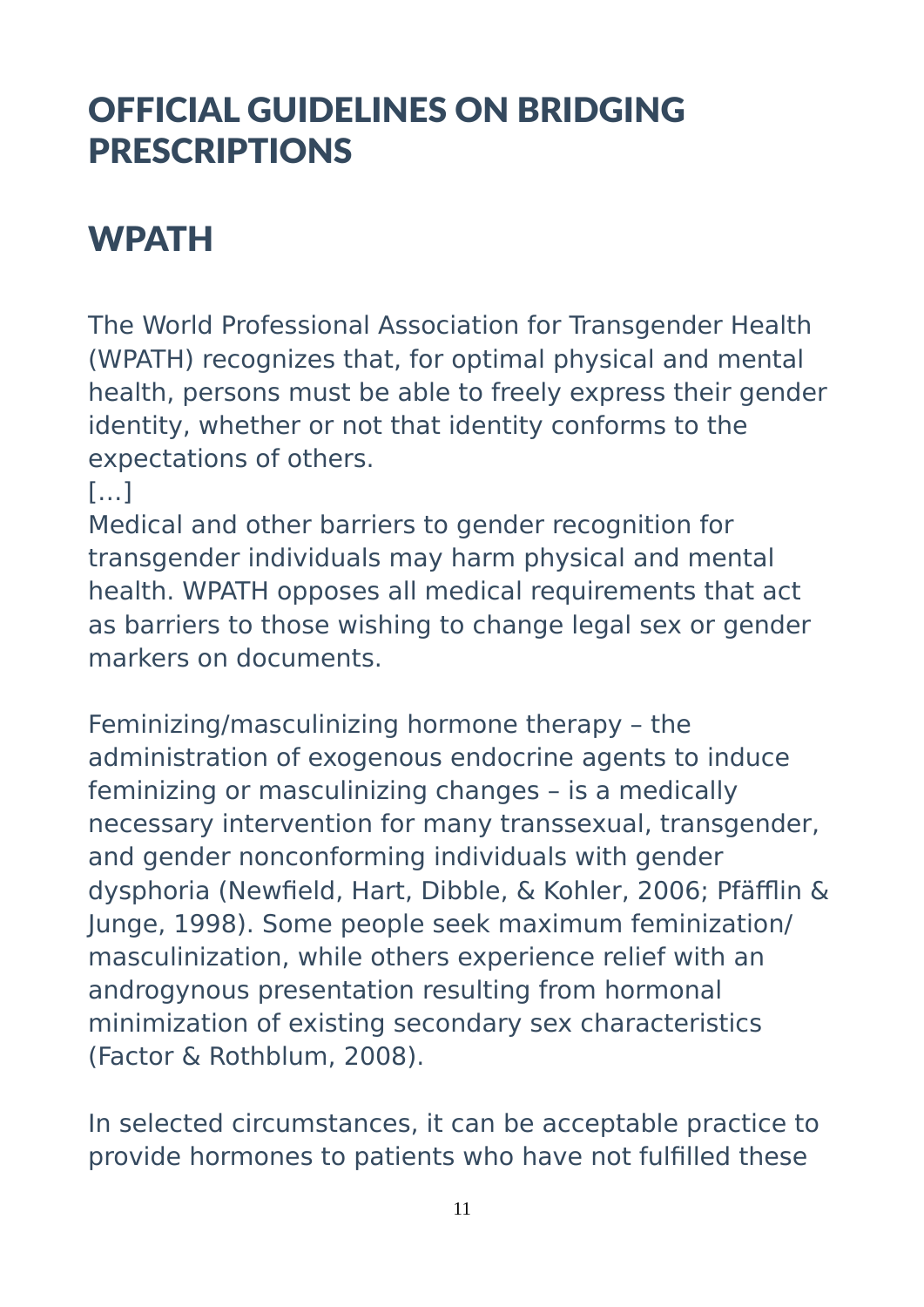criteria. Examples include facilitating the provision of monitored therapy using hormones of known quality as an alternative to illicit or unsupervised hormone use or to patients who have already established themselves in their affirmed gender and who have a history of prior hormone use.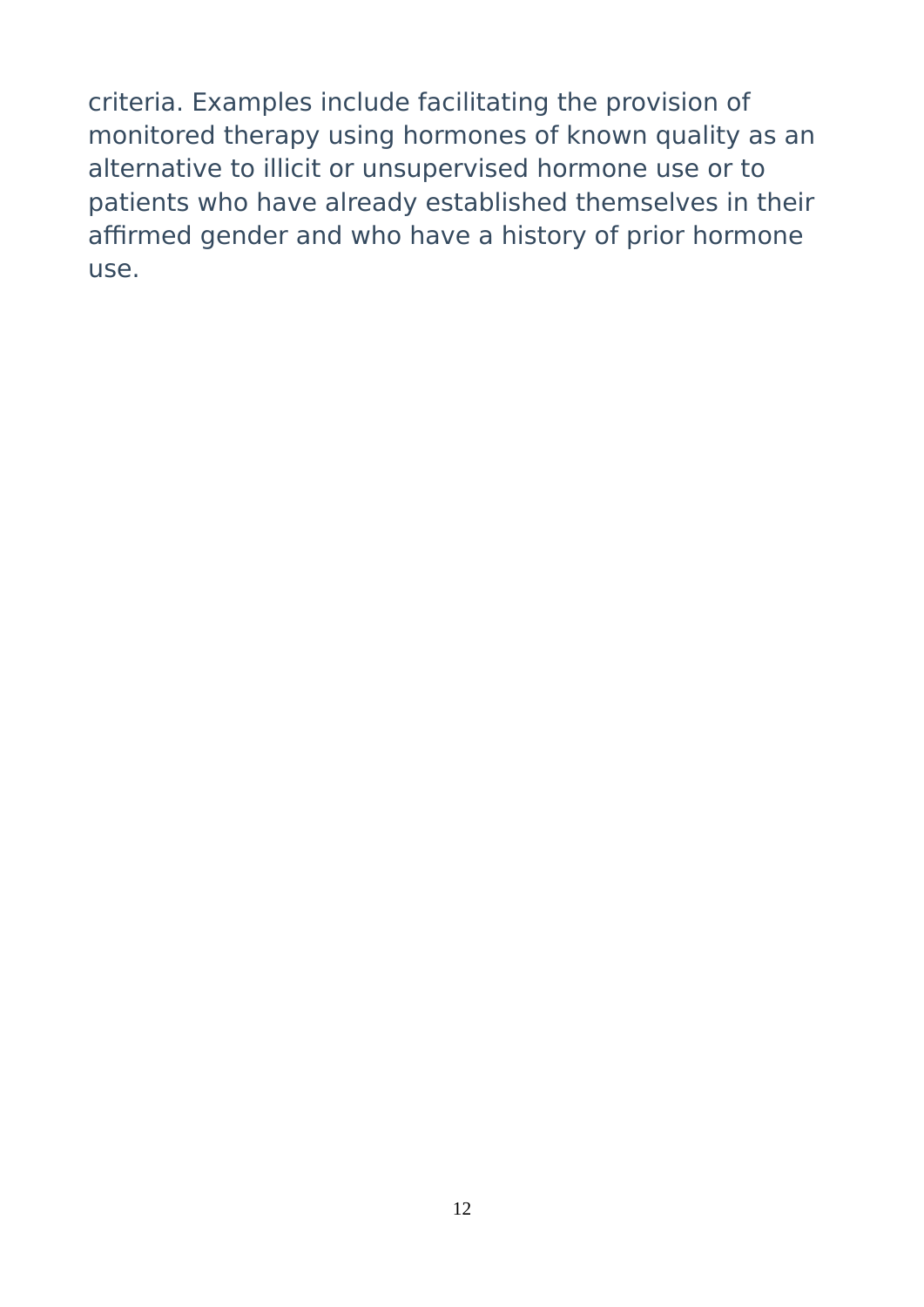# Guidelines for the Care of Trans\* Patients in Primary Care

### – Royal College of General Practitioners

Patients may opt to self-medicate with hormones and/or anti-androgens so it is useful to ask them directly about this as it can adversely impact on their health and wellbeing. They may ask you to monitor them for side effects including checking blood tests and this is something that should be negotiated between you and the patient. Under the Royal College of Psychiatrists guidelines patients presenting on illicit hormones can be issued a bridging prescription by their GP while they await assessment at a Gender Identity Service. Advice can always be sought from the Gender Service or Endocrinology.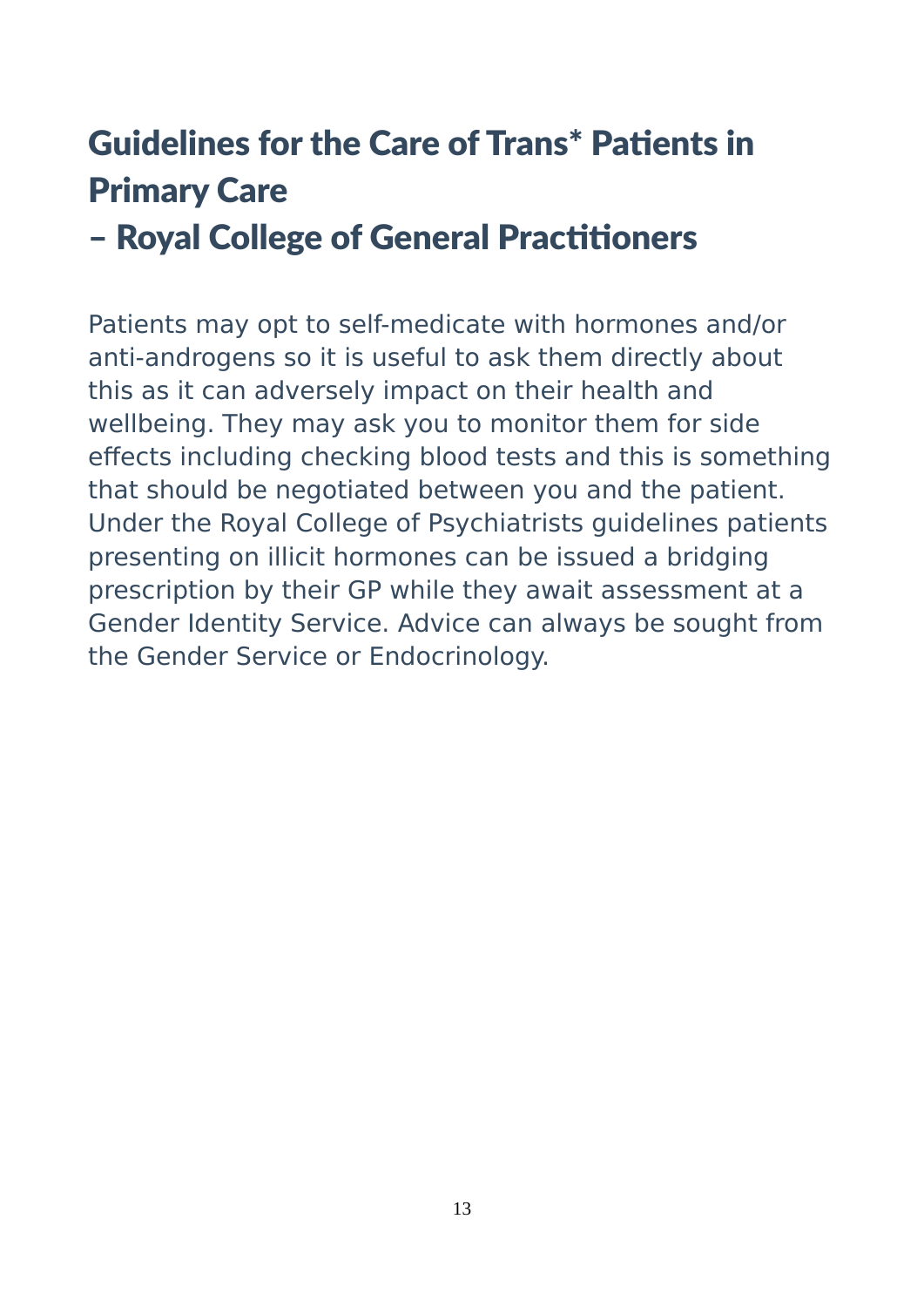# Good practice guidelines for the assessment and treatment of adults with gender dysphoria – Royal College of Psychiatrists

Patients frequently find it difficult to confide their feelings of gender dysphoria to their GP, often because it is the family GP or practice, and fear of ridicule, guilt or shame as well as other pressing social factors prevent them from seeking help and treatment. These factors and the anticipated delay in obtaining treatment on the NHS have led to increasing numbers of people self-medicating. Hormones and hormone-blockers are readily available via the internet. The medical practitioner or specialist must consider the risks of harm to the patient by not prescribing hormones in these circumstances. The WPATH standards of care (World Professional Association for Transgender Health, 2011) suggest the prescribing of a 'bridging' prescription on an interim basis for a few months while the patient is referred to a gender specialist and an endocrinologist.

### $[...]$

The decision to proceed with endocrine treatment will usually involve a single opinion from a member of the gender identity team or network. Patients should have a written copy of this decision. However, the GP or other medical practitioner involved in the patient's care may prescribe 'bridging' endocrine treatments as part of a holding and harm reduction strategy while the patient awaits specialised endocrinology or other gender identity treatment and/or confirmation of hormone prescription elsewhere or from patient records.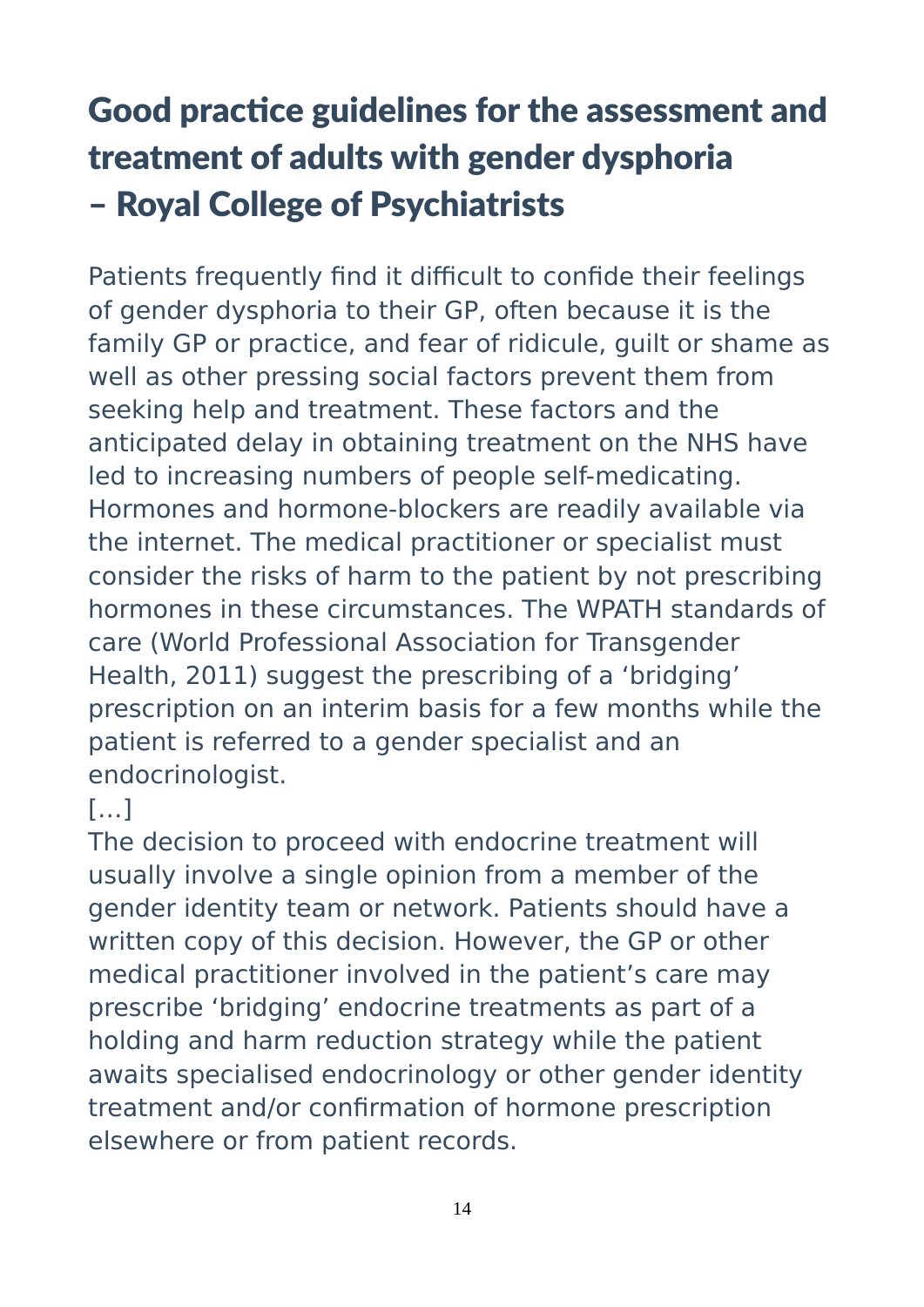# Gender dysphoria services:a guide for General Practitioners and other healthcare staff – NHS Guidelines

As a general rule, the prescription of exogenous hormones (oestrogens, androgens) is not endorsed until initial assessment is completed. This will take more than one appointment unless the individual is transferring from an appropriate child and adolescent or other gender service. In these cases, hormone treatment decisions may be managed in a shared care arrangement with the other gender service until the second appointment.

If the individual is already taking hormones (having been started by a private gender specialist or through selfmedication), it is generally not stipulated that they stop altogether, although there is emerging evidence that selfmedication can lead to a poorer outcome. The focus is rather on safe use of hormones, and blood investigations inform this. If someone is taking doses or combinations which represent a risk, they will be advised of this and appropriate guidance given.

Dependent on whether an individual has socially transitioned in the sense of living full time in their preferred gender role (or is felt by the specialist gender clinician to be likely to do so imminently), it may be reasonable to recommend that the GP prescribe exogenous hormonesoestrogen for trans women (Male-to-Female) and testosterone for trans men (Female-to-Male)-possibly in combination with a GnRH analogue. It is important to note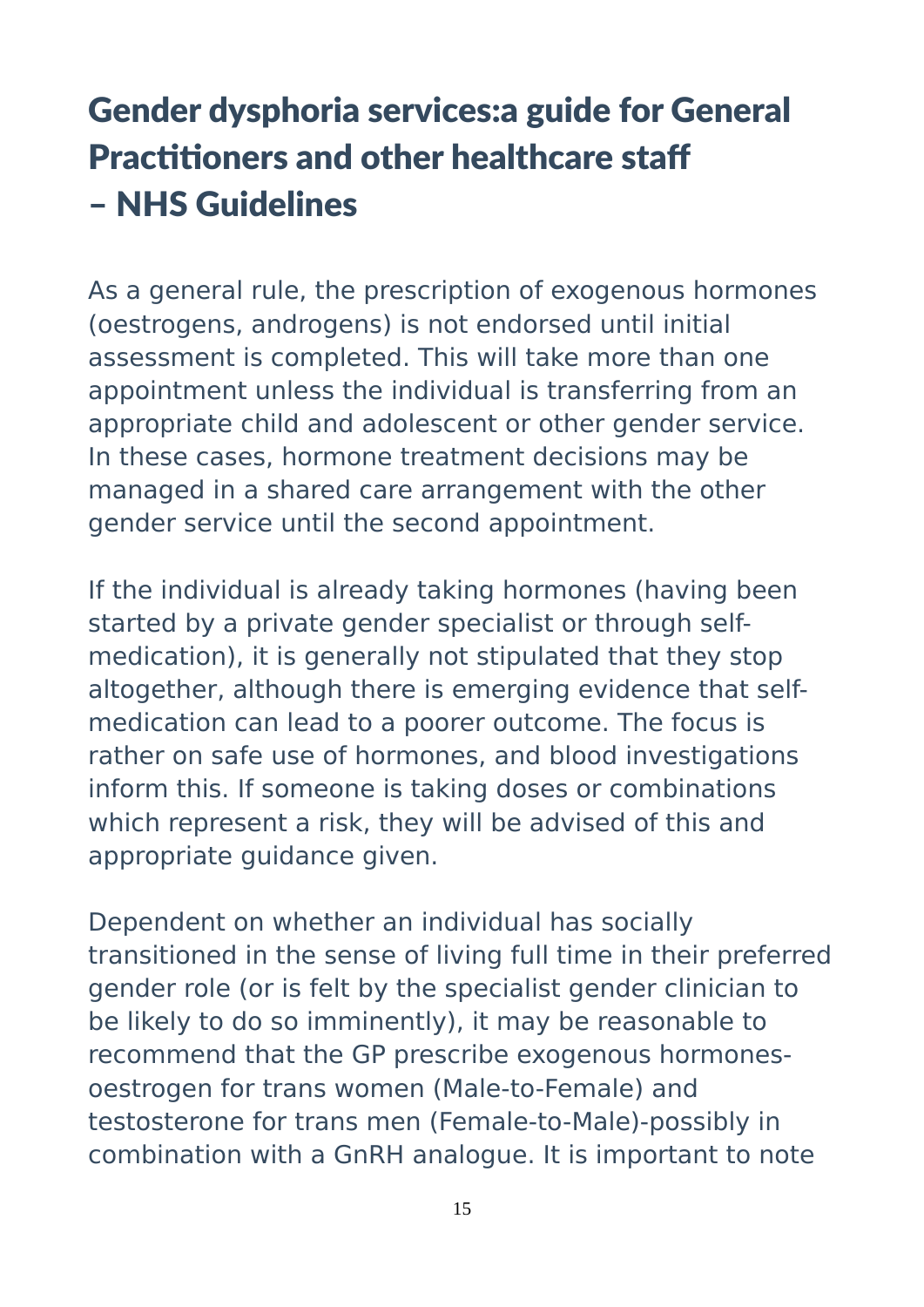that there is every indication that these are safe and effective treatments.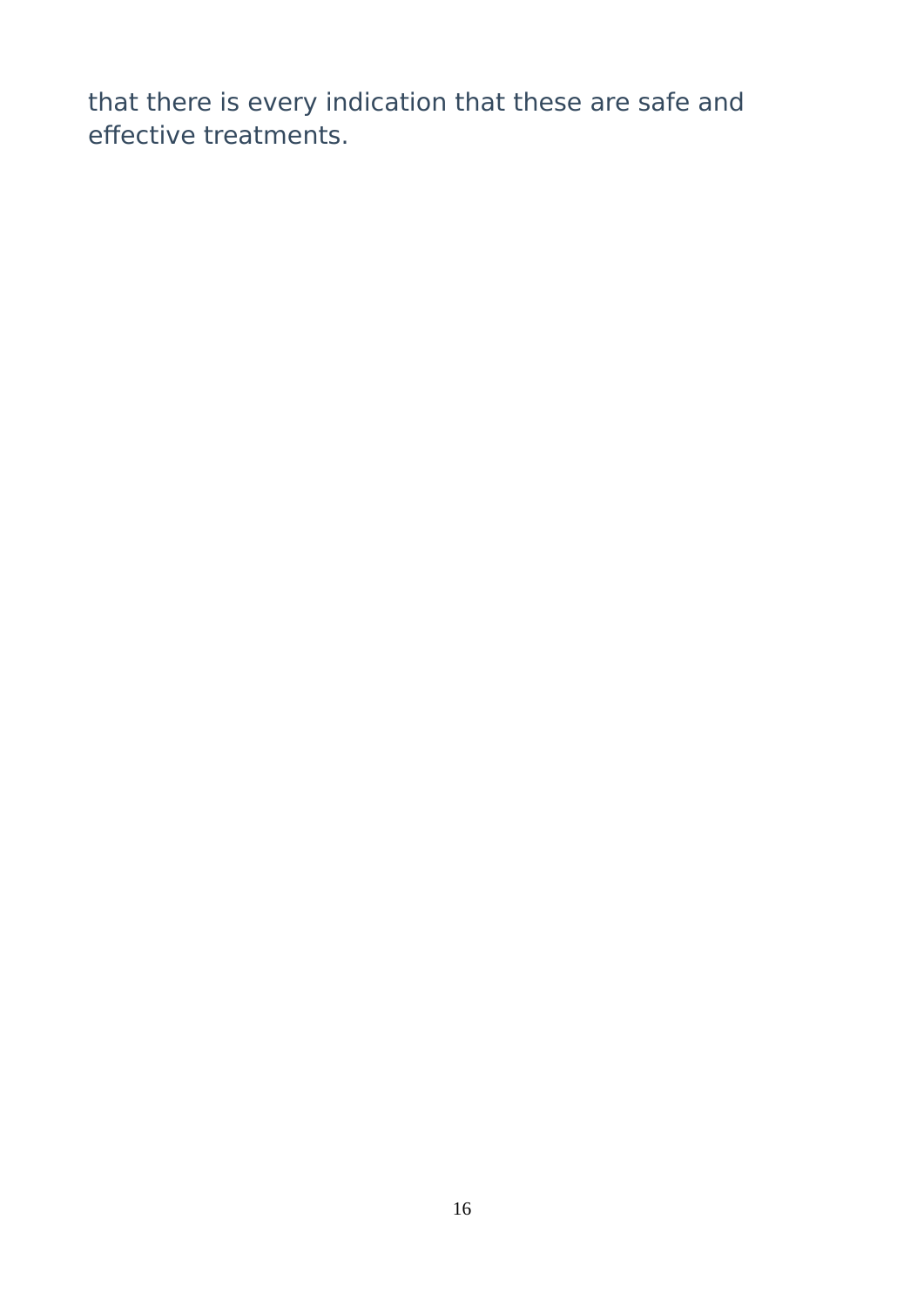# Tackling the risk of harm: 'bridging prescriptions' – General Medical Council

Patients may face a long wait before their first appointment with a gender specialist. This can be very distressing and their mental health may suffer as a consequence. The risk of self-harm and suicide for trans people is much greater than in the general population, and delay in accessing medical care substantially increases these risks. If your patient is distressed, or you believe them to be at risk from self-harm, you should offer them support and consider the need for referral to local mental health services.

Some trans people – after many years of suppression, and facing continued deterioration in their mental health while waiting for a specialist appointment – become desperate for medical intervention and may turn to self-medication with products bought on-line from an unregulated source, without prior medical assessment or supervision. If your patient is self-medicating in this way, you should speak to them about the risks in line with [our guidance on](https://www.gmc-uk.org/guidance/ethical_guidance/consent_guidance_discussing_side_effects_and_complications.asp)  [consent.](https://www.gmc-uk.org/guidance/ethical_guidance/consent_guidance_discussing_side_effects_and_complications.asp)

Do your best to understand your patient's views and preferences and the adverse outcomes they are most concerned about. It may well be that the risk to your patient of continuing to self-medicate with hormones is greater than the risk to them if you initiate hormone therapy before they're assessed by a specialist.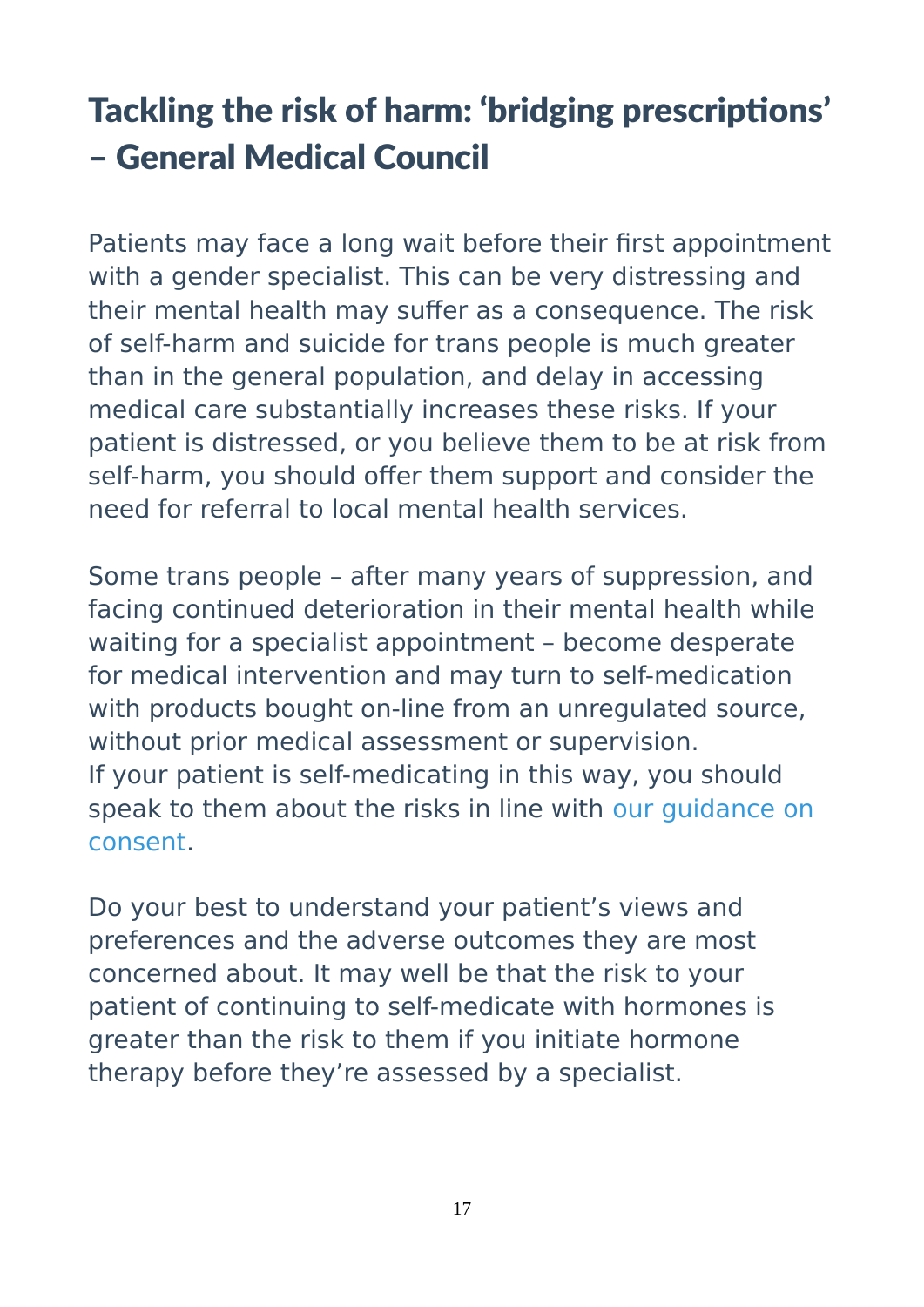The harm reduction approach is recommended, and endorsed by the [UK Good Practice Guidelines For The](http://www.rcpsych.ac.uk/usefulresources/publications/collegereports/cr/cr181.aspx)  [Assessment And Treatment Of Adults With Gender](http://www.rcpsych.ac.uk/usefulresources/publications/collegereports/cr/cr181.aspx)  [Dysphoria](http://www.rcpsych.ac.uk/usefulresources/publications/collegereports/cr/cr181.aspx) (RCPsych Report CR181, October 2013) (see box).

From the UK Good Practice Guidelines For The Assessment And Treatment Of Adults With Gender Dysphoria (RCPsych Report CR181, October 2013).

These guidelines were developed by a multidisciplinary panel, including patient representatives. They are endorsed by:

British Association of Urological Surgeons,

British Psychological Society,

Royal College of General Practitioners,

Royal College of Obstetricians and Gynaecologists,

Royal College of Physicians and

Royal College of Surgeons.

The guidelines state, "…the GP or other medical practitioner involved in the patient's care may prescribe 'bridging' endocrine treatments as part of a holding and harm reduction strategy while the patient awaits specialised endocrinology or other gender identity treatment and/or confirmation of hormone prescription elsewhere or from patient records" (page 25) and, "A bridging prescription may be appropriate, and blood tests and health checks are undertaken to screen for contraindications" (page 28).

After assessing the risk and screening for medical contraindications to hormone therapy use, you should seek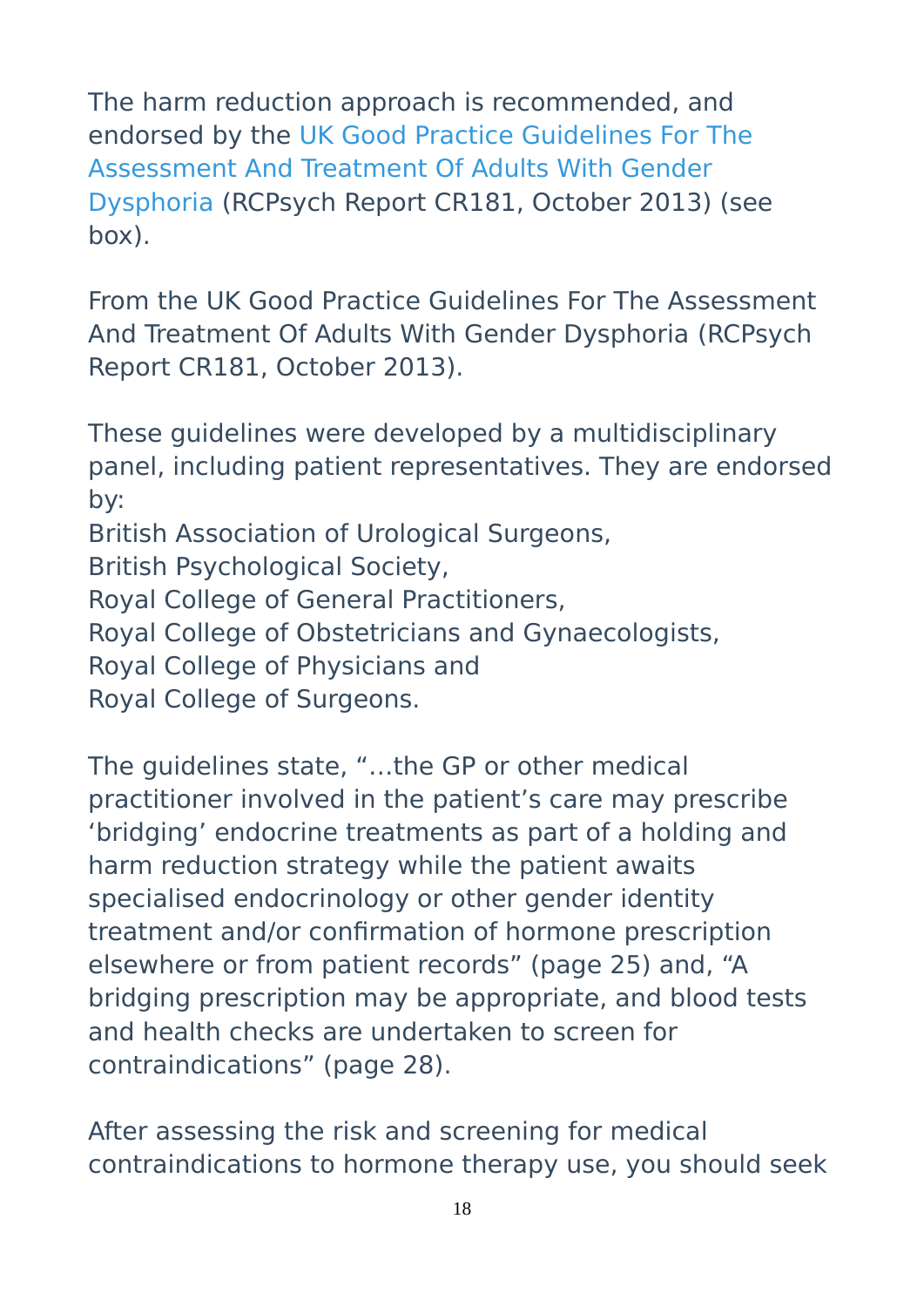advice from a GIC or gender specialist to find a hormone therapy regimen that has the lowest risk for your patient. Advice regarding a standard regimen is available in the [RCGP-GIRES Gender variance e-learning module.](http://elearning.rcgp.org.uk/gendervariance) Particular care is needed with patients who are already selfmedicating and who have experienced improvement in their gender dysphoria. In these circumstances, sudden discontinuation of established hormone use may have unpredictable psychological consequences, and is not recommended.

In summary, a GP should only consider issuing a bridging prescription in cases where all the following criteria are met:

a. the patient is already self-prescribing with hormones obtained from an unregulated source (over the internet or otherwise on the black market)

b. the bridging prescription is intended to mitigate a risk of self-harm or suicide

c. the doctor has sought the advice of a gender specialist, and prescribes the lowest acceptable dose in the circumstances.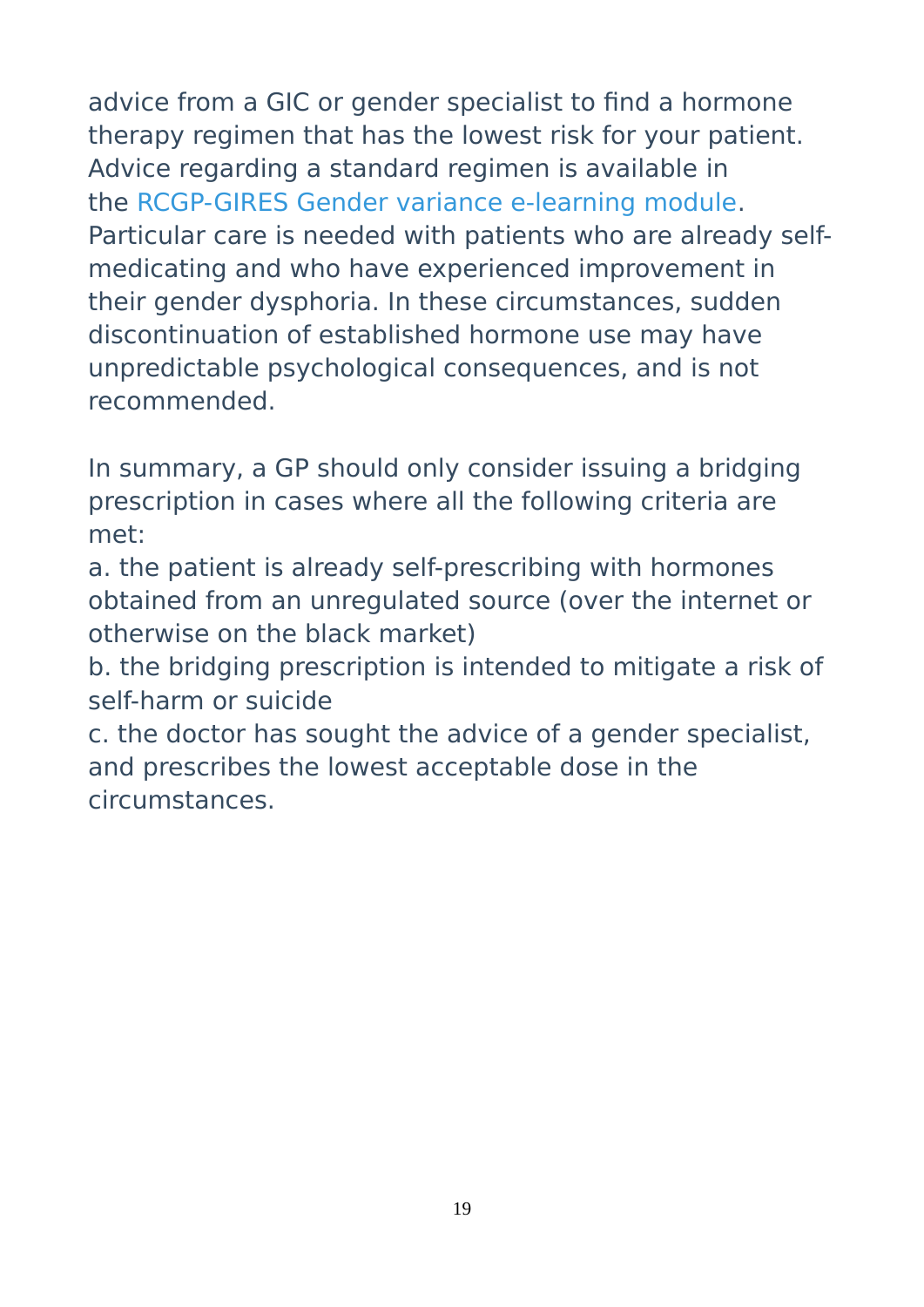### How to Initiate Hormone Therapy

Good practice guidelines for the assessment and treatment of adults with gender dysphoria – Appendix 4 – Royal College of Psychiatrists

### **Women**

#### **Monitoring tests**

Patients should be encouraged to stop smoking, take regular exercise, have a sensible diet and consume no more than 14 units of alcohol per week.

#### **Baseline**

Blood pressure, full blood count, urea and electrolytes, liver function tests, fasting blood glucose, lipid profile, serum free thyroxine T4, thyroid- stimulating hormone, testosterone, oestradiol (less than 100 pmol/l) and prolactin (50–400 mU/l).

#### **Monitoring**

On a 6-monthly basis for 3 years and then yearly depending on clinical assessment and results. Provision of prescription is contingent on patients understanding the risks and benefits that may result due to the need to take the following tests: blood pressure, full blood count, urea and electrolytes, liver function test, fasting glucose, lipid profile, testosterone, serum oestradiol 24 h after a tablet or 48 h after a patch (levels should be in the upper half of the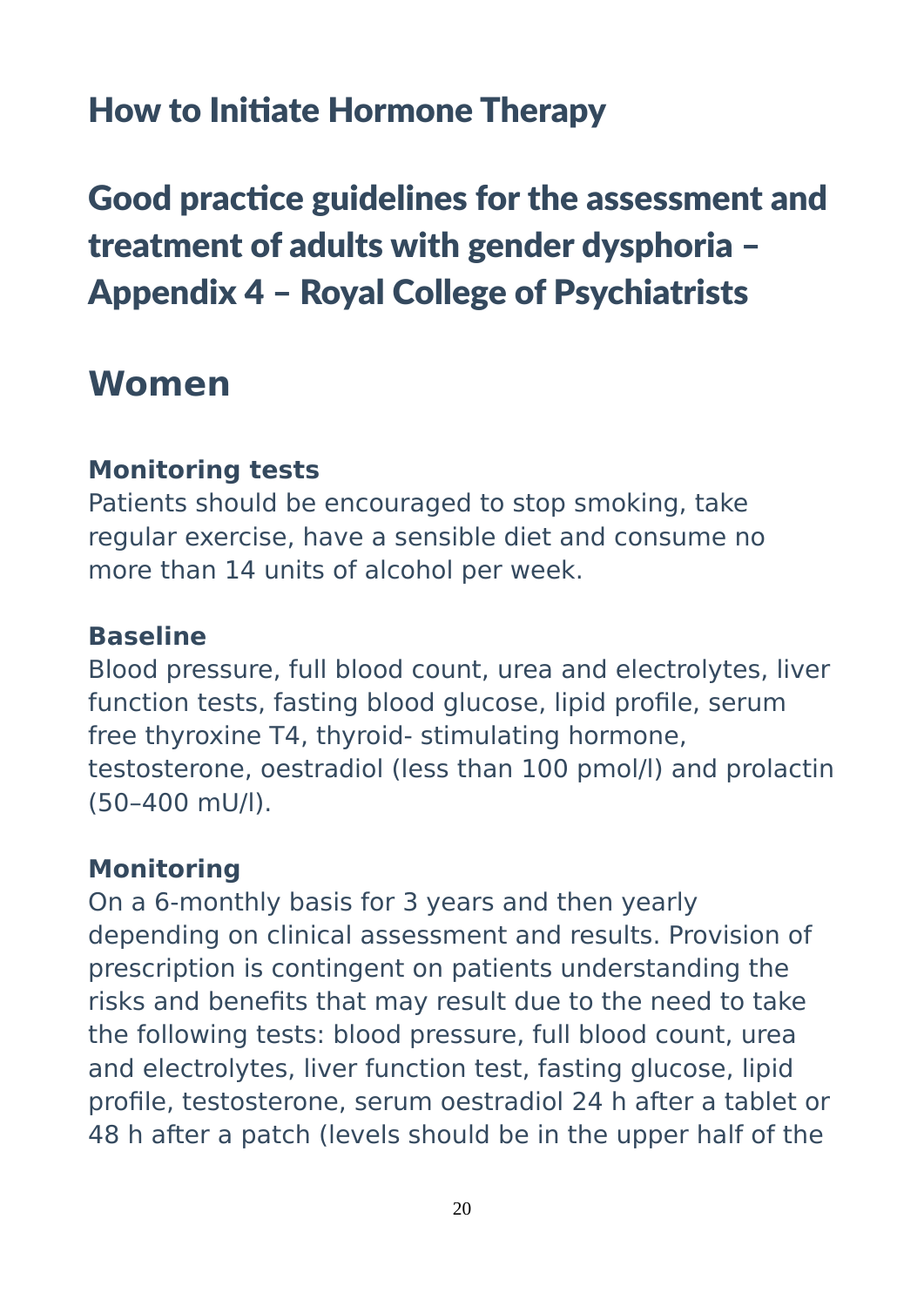normal follicular range, 300–400 pmol/l) and prolactin (less than 400 mU/l).

# **Medication**

In the first instance, a specialist clinician will provide the prescription or, if the GP is in agreement with collaborative care prescribing and the patient attends a gender specialist service, this will be supervised by the gender specialist who has obtained valid consent.

### **Typical prescriptions would be for:**

### **Oestradiol** (1-6 mg orally daily)

OR

**Oestradiol gel** (two to four measures daily) or patches (50–150 mcg, two to three times per week), particularly for patients over 40 years (lower risk of thrombosis). Dosage of oestrogen depends on the results of monitored circulating oestradiol levels (see p. 34)

**Goserelin** 3.6 mg implant subcutaneously once every 4 weeks or 10.8 mg implant once every 12 weeks, or an alternative gonadotrophin- releasing hormone agonist – inhibits secretion of pituitary gonadotrophin and testosterone secretion.

Additional therapies, which may be helpful, include:

**Cyproterone acetate** (50–100 mg orally daily) – it is much less satisfactory than goserelin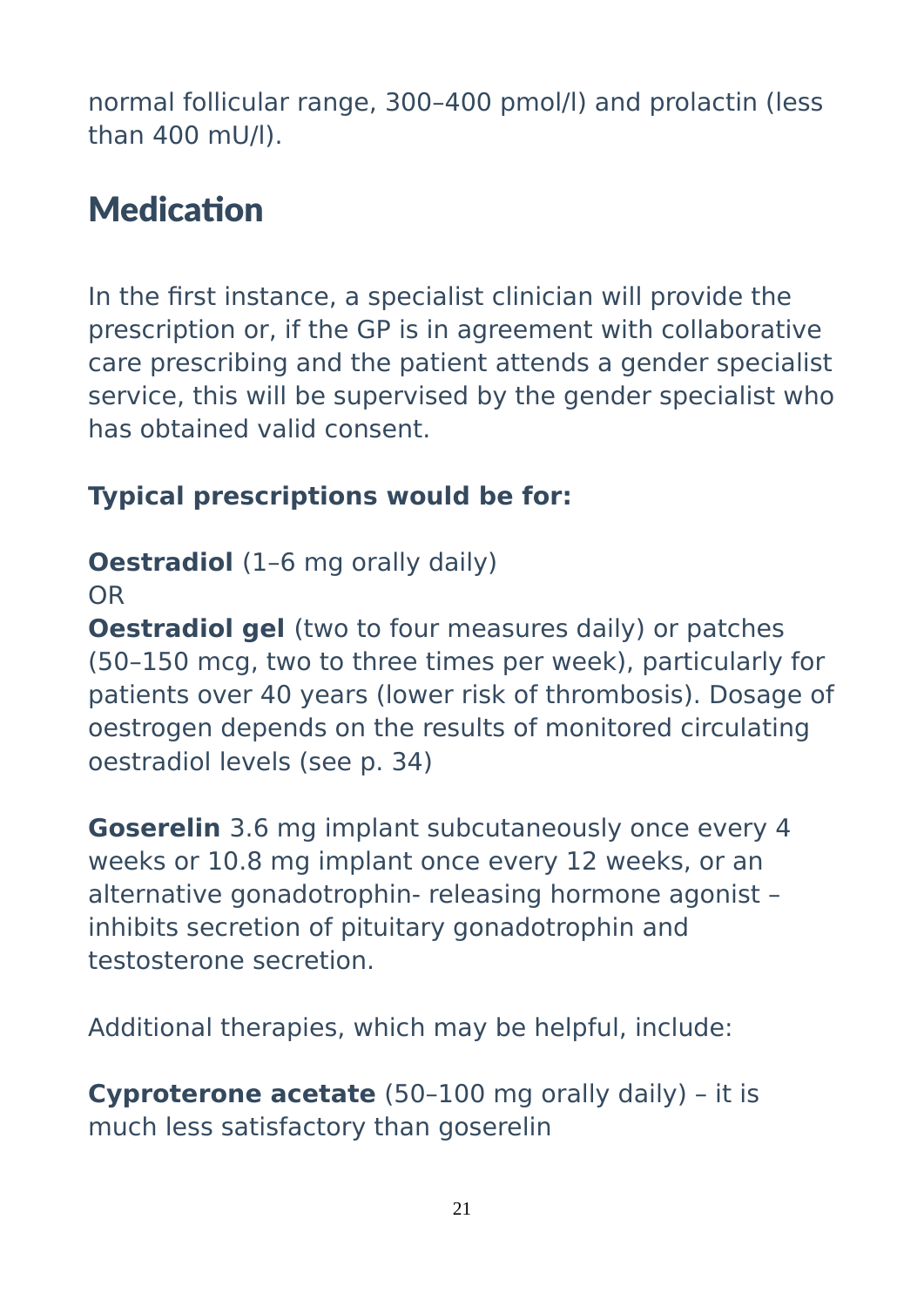**Dianette** (1 tablet daily for 21 days; repeat after 7 gap days), which contains cypoterone acetate and an oestrogen

**Spironolactone** (100-400mg orally daily) may be required for additional androgen receptor blockade – long-term use associated with liver dysfunction and possibly hepatoma risk (animal data).

**Progesterone** is not usually indicated since no biologically significant progesterone receptor sites exist for biological males.

**Medroxyprogesterone acetate** (100mg orally twice daily) or **dydrogesterone** (10mg orally twice daily) has been used

**Finasteride** (5 mg orally daily) - blocks conversion of testosterone (which may derive from adrenal androgens in the absence of secreting testes) to the more active dihydrotestosterone. It can discourage male pattern hair loss and testosterone-dependent body hair growth.

### Men

### **Monitoring Tests**

Patients should be encouraged to stop smoking, take regular exercise, have a sensible diet and consume no more than 14 units of alcohol per week.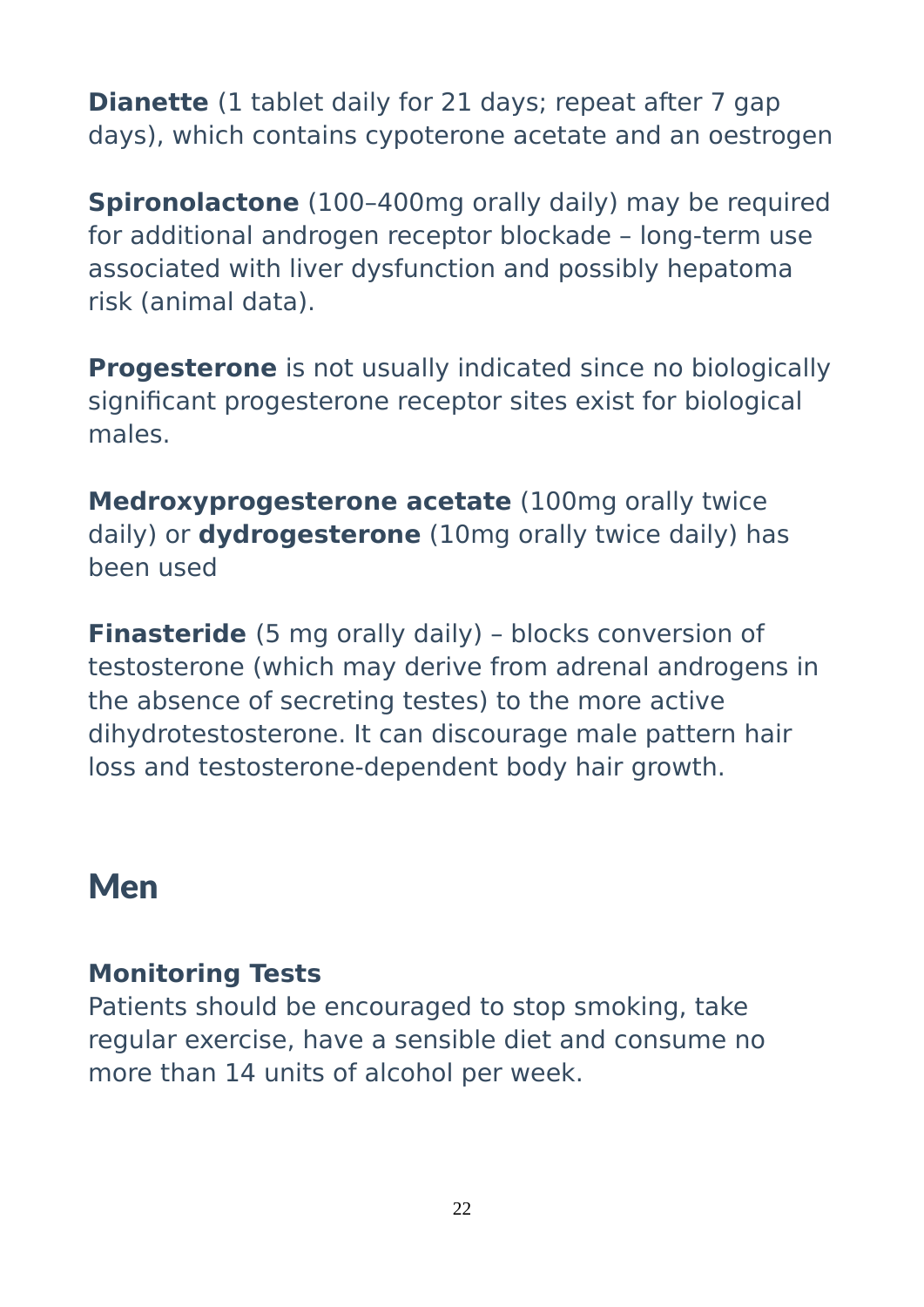### **Baseline**

Blood pressure, full blood count, urea and electrolytes, liver function tests fasting glucose, lipid profile, serum free thyroxine T4, thyroid-stimulating hormone, prolactin (less than 400mU/l) and serum oestradiol and testosterone.

### **Monitoring**

On a 6-monthly basis for 3 years and then yearly if well, depending on clinical assessment and results. Provision of prescription is contingent on patients understanding the risks and benefits that may result due to the need to take the following tests: blood pressure, full blood count (haemoglobin and haematocrit), urea and electrolytes, liver function tests, fasting glucose, lipid profile, serum oestradiol (for adequacy of suppression less than 70pmol/l) and prolactin (less than 400mU/l).

Serum testosterone should be at or below lower end of normal range (<10nmol/L) just before next dose is due to avoid accumulation or inadequate dosage. If on oral testosterone, measure dyhydrotestosterone levels 3–4h after a dose.

# **Medication**

**Goserelin** 3.6mg implant subcutaneously once every 4 weeks or 10.8mg pellet subcutaneously once every 12 weeks.

**Testosterone enantate** or Sustanon (mixed testosterone ester) 250–500mg intramuscularly every two to six weeks depending on serum testosterone levels (see above). OR